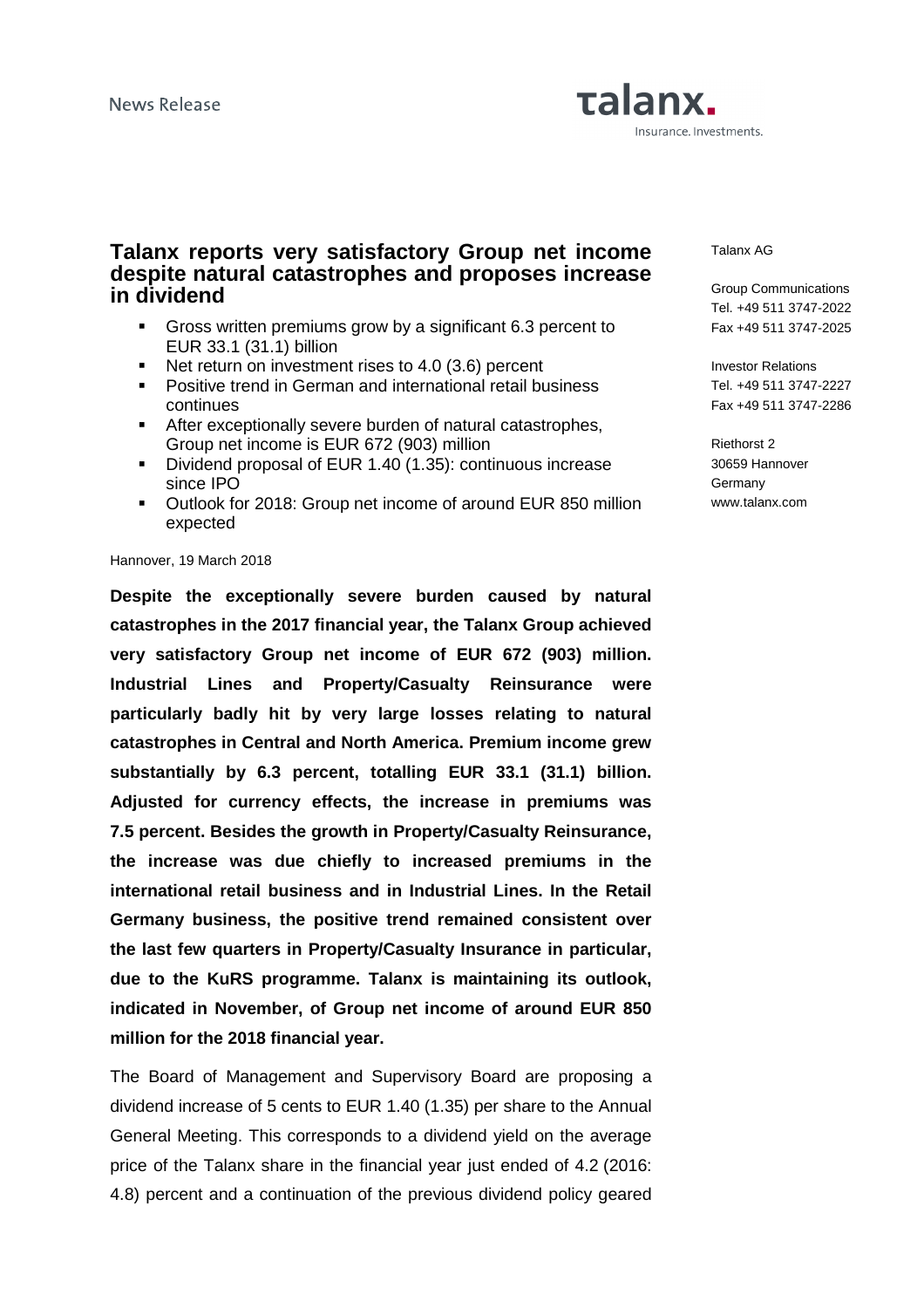News Release



towards reliability. This means that, since the IPO October 2012, the dividend has continually risen from EUR 1.05 by 35 cents or approx. 33 percent.

"The severe natural catastrophes in the third quarter had a huge impact on the 2017 financial year, leading to recorded losses market-wide of USD 134 billion. After a positive performance across all divisions in the first half of the year and a solid fourth quarter, ultimately we can report very satisfactory Group net income of EUR 672 million. Owing to the diversification of our business, the exceptional impact of large losses in Industrial Lines and Property/Casualty Reinsurance only cost us a little more than one quarterly result at year-end. This confirms that the Group is robust and extremely resilient," says Herbert K. Haas, Chairman of the Board of Management of Talanx AG. "Both the German and international retail business developed nicely. We therefore achieved our aim of generating more than 50 percent of premiums in primary insurance abroad a year ahead of schedule, with around 52 (2016: around 49) percent. This indicates that our international diversification is progressing faster than planned," continues Haas.

The net burden of large losses across the Group totalled EUR 1,620 (883) million and was thus well above the large-loss budget of EUR 1,115 million. Large losses worth EUR 492 (257) million were attributed to primary insurance, whereas reinsurance was burdened with EUR 1,127 (627) million. Hurricane "Irma" in the USA/Caribbean was the biggest large loss, with an impact of EUR 387 million. Combined with hurricanes "Harvey" and "Maria" and the two earthquakes in Mexico, the impact of natural catastrophes in August and September came to around EUR 1 billion. The combined ratio of the Talanx Group deteriorated to 100.4 percent (95.7 percent), due mainly to these large losses.

Investment income increased by 11.3 percent to EUR 4.5 (4.0) billion. The rise can be chiefly attributed to higher realised gains to finance the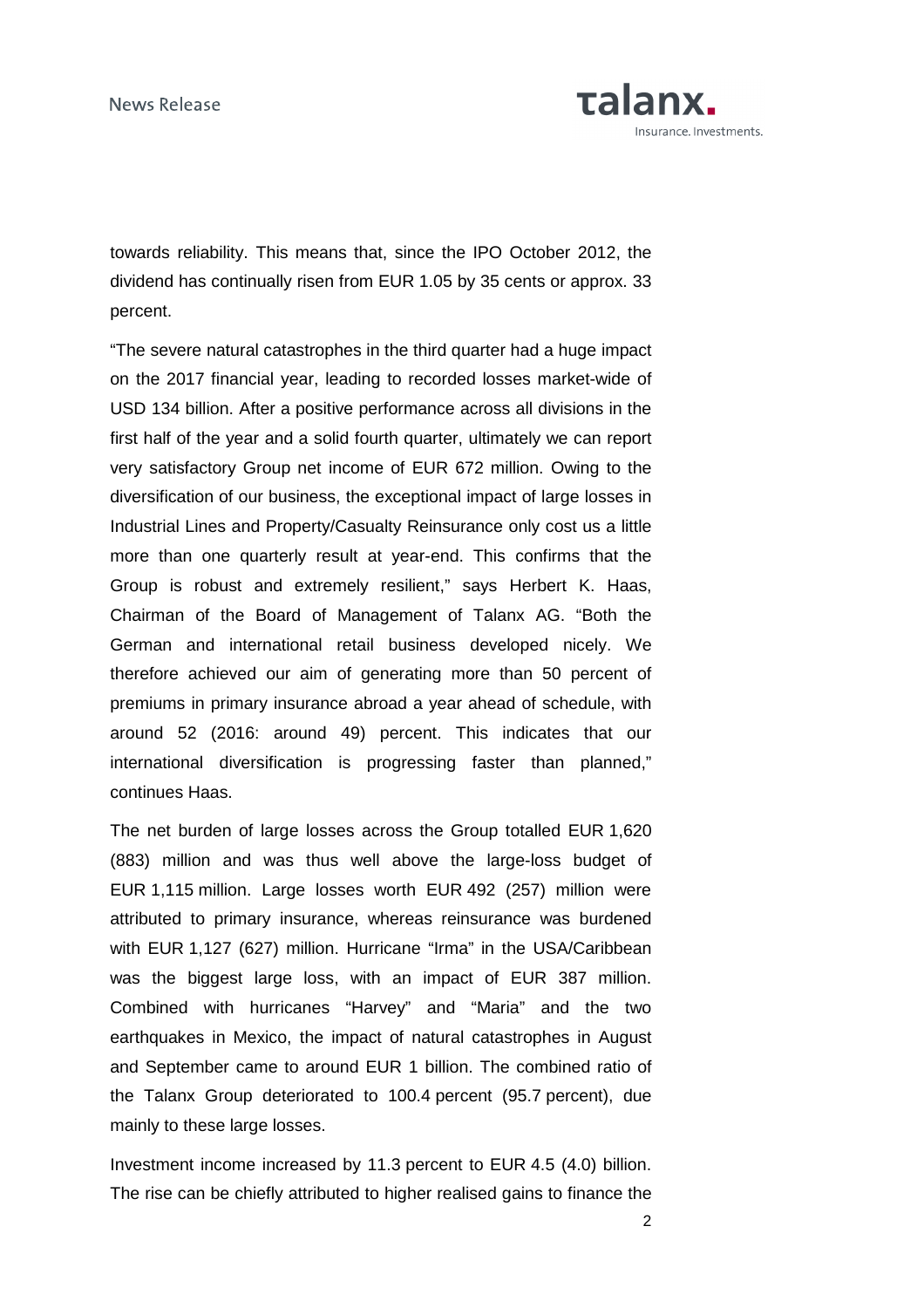News Release

Talanx. nsurance. Investments.

Zinszusatzreserve (ZZR; additional interest reserve) in the Retail Germany Division and to the sale of shares in reinsurance. The net return on investment rose to 4.0 (3.6) percent, while EBIT was EUR 1.8 (2.3) billion, due to the impact of natural catastrophes.

At 7.5 (10.4) percent, return on equity was significantly lower than the previous year and below the target return of at least 8.5 percent. At Group level, disregarding transitional measures the Solvency II ratio on 30 September 2017 was comfortably 190 (Q2 2017: 197; Q1 2017: 194; FY 2016: 186) percent.

### Fourth quarter: Combined ratio well below 100 percent

In the fourth quarter, the Group's gross written premiums were EUR 7.8 (7.4) billion. The combined ratio improved to 92.7 (93.1) percent. Net investment income increased Group-wide by 12.0 percent to EUR 1.2 (1.0) billion. EBIT stood at EUR 704 (655) million. Group net income, however, fell by 14.1 percent to EUR 228 (266) million. The Group net income also includes the write-down of tax loss carryforwards in the amount of around EUR 41 million in the Corporate Operations segment.

## **Industrial Lines: large losses from natural catastrophes severely impact on income contribution**

Premium income developed nicely, increasing by 4.4 percent to EUR 4.5 (4.3) billion. Adjusted for currency effects, the increase was 5.2 percent. The international target markets in particular contributed to this growth. The division generated around 62 (2016: 61) percent of premium income abroad. The target is to increase the volume of the premiums achieved abroad to 65 percent by the year 2019. Retention climbed to 55.2 (53.4) percent in line with the strategy.

The combined ratio deteriorated, primarily due to the exceptional burden of losses caused by natural catastrophes, to 108.5 (96.8) percent. Whereas there was only a slight increase in the expenditure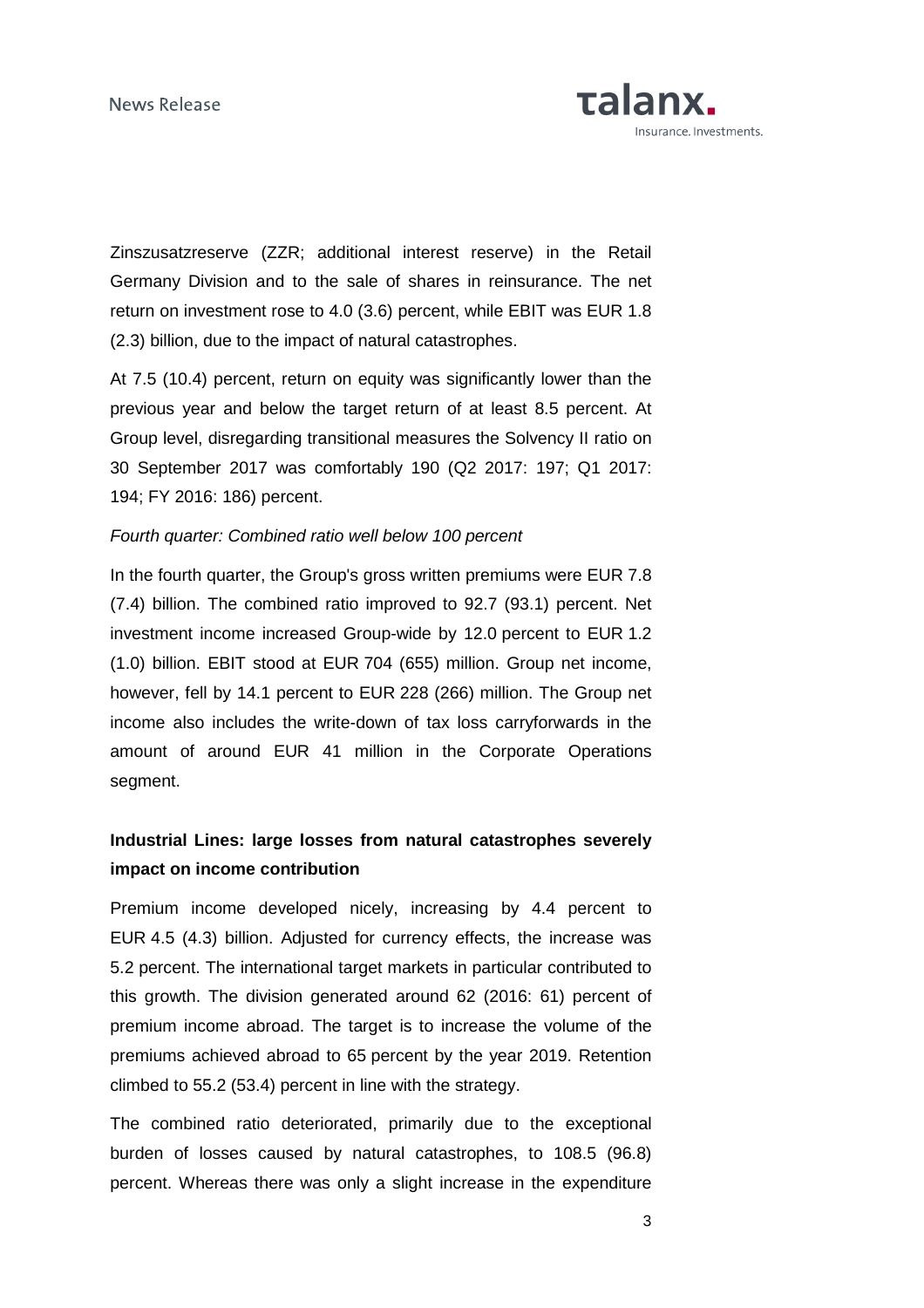

for large losses resulting from individual risks, a substantial increase was recorded in costs resulting from natural catastrophes, fuelled mainly by hurricanes "Harvey", "Irma" and "Maria" as well as the earthquakes in Mexico. Run-off was lower than in the prior year due to IBNR (incurred but not reported) claims and lower relief payments from reinsurers. The underwriting result deteriorated as a result to EUR -207 (73) million.

Net investment income increased significantly despite persistently low interest rates, rising 14.5 percent to EUR 277 (242) million. The rise was attributable to both higher ordinary income from variable-yield investments and alternative investments as well as an increase in extraordinary income. EBIT declined to EUR 109 (302) million. The positive trend in premiums and net investment income only went some way towards offsetting the high large losses caused by natural catastrophes. The contribution to Group net income fell to EUR 91 (241) million.

### Fourth quarter: impact of large losses also affects this quarter

In the fourth quarter, gross written premiums in the Industrial Lines division increased to EUR 918 (876) million. The underwriting result worsened as a consequence of the exceptional expenditure on large losses to EUR -29 (40) million. The combined ratio amounted to 104.3 (93.5) percent. Net investment income fell only marginally compared with the previous year, to EUR 73 (76) million. EBIT declined to EUR 84 (97) million, with its contribution to Group net income falling to EUR 78 (108) million.

## **Retail Germany: contribution to Group net income much higher than previous year**

The trend in the Retail Germany Division was pleasing overall. EBIT rose in the 2017 financial year to EUR 137 (90) million, placing it well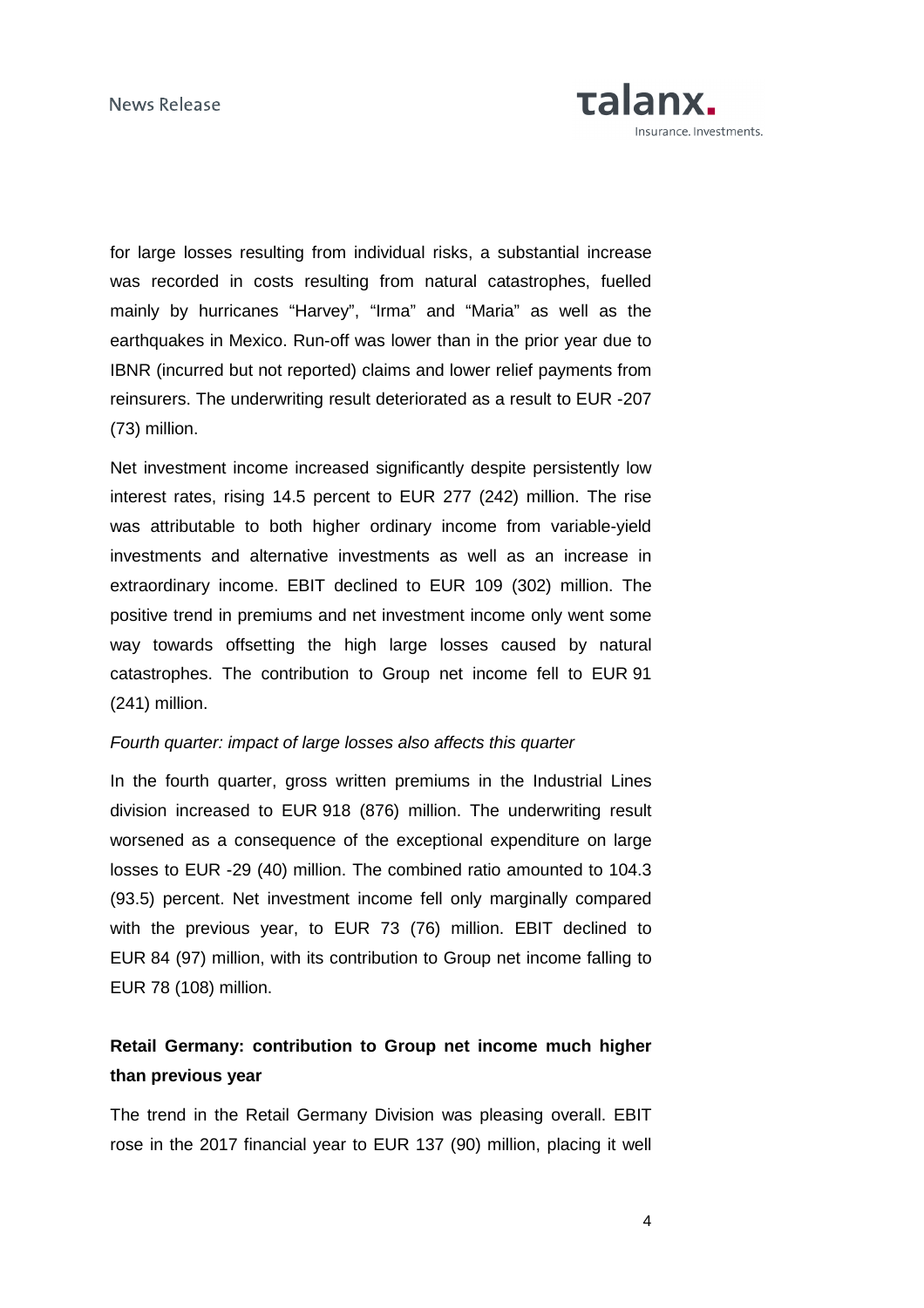

above the budget of more than EUR 115 million. The contribution to Group net income also increased to EUR 102 (68) million.

The division generally remains fully on track with the implementation of its KuRS programme and early successes are impacting positively on income. In fact, the division is ahead of schedule on its target of reducing costs by around EUR 240 million by 2021.

## Property/Casualty Insurance segment: stable premium income

In the Property/Casualty Insurance segment, premium income rose by 1.8 percent compared with the previous year, to EUR 1,525 (1,498) million. The segment is recording growth again for the first time since 2014, thanks to the expansion of unemployment insurance, growth in the corporate business and sales via the digital motor channel. This more than offset the transfer of the fleet business within the Group, with a premium volume of EUR 26 million, to Industrial Lines.

The combined ratio improved by 1.7 percentage points to 101.6 (103.3) percent. Adjusted for investments by the KuRS programme of around EUR 43 (2016: around 47) million, the combined ratio was 98.6 (99.9) percent, i.e. well below 100 percent, underlining the sustained, pleasing development. The underwriting result improved to EUR -21 (-44) million. Net investment income increased by 4.6 percent to EUR 91 (87) million. EBIT in this segment rose to EUR 52 (-2) million. This was due chiefly to lower investment in the KuRS programme and a more favourable claims situation, which is also reflected in the improved combined ratio.

#### Fourth quarter: large losses negatively impact combined ratio

In the fourth quarter, premium income increased to EUR 241 (237) million. This was the fifth successive quarter of growth for the segment. The underwriting result dropped to EUR -25 (-12) million. The combined ratio amounted to 106.9 (103.3) percent. Adjusted for the costs of the KuRS programme, it came to 102.4 (98.6) percent. The rise is due mainly to a multitude of medium losses, some of them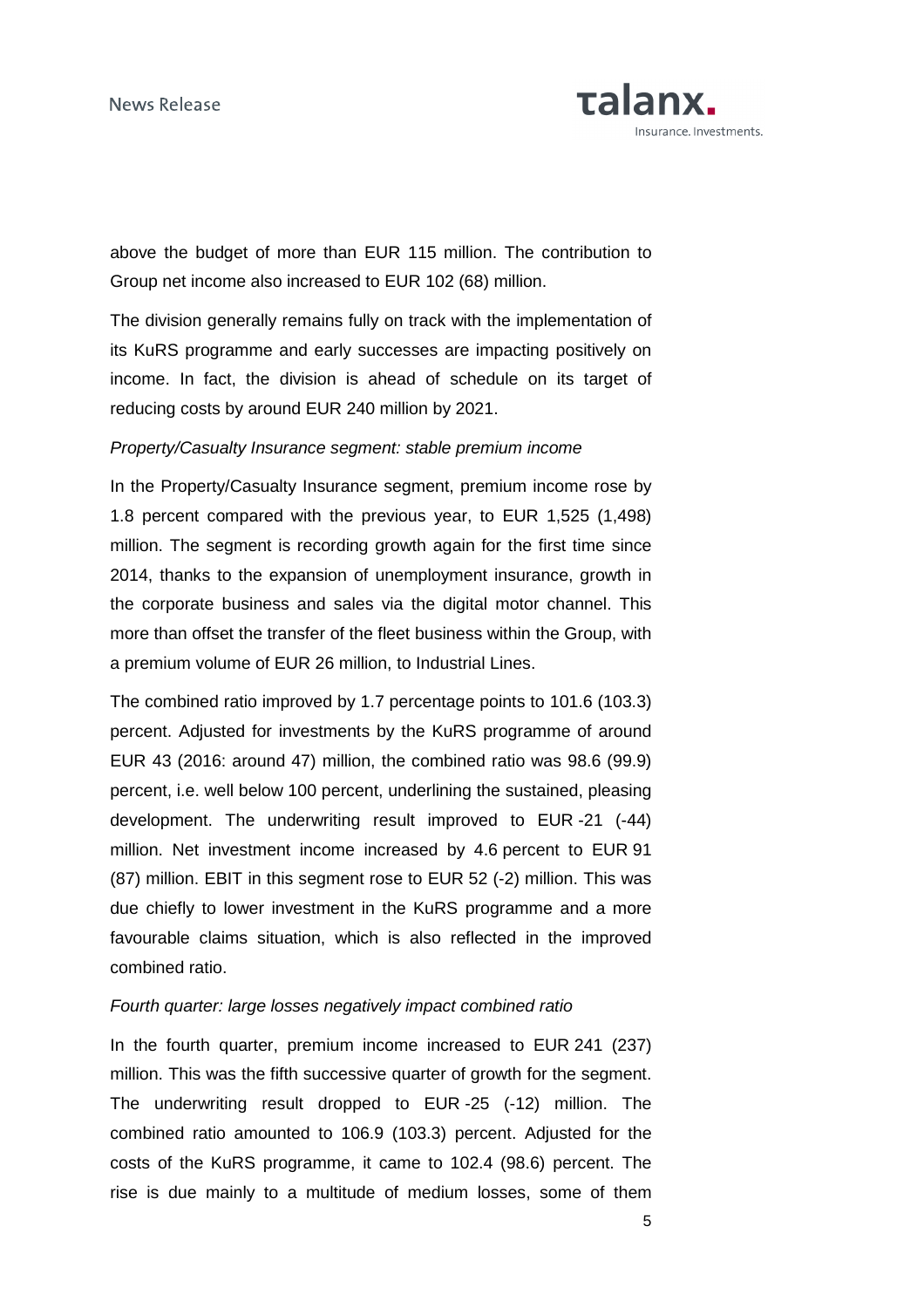

arising from the autumn storms "Xavier" and "Herwart" in October. Net investment income increased to EUR 22 (19) million. EBIT fell to EUR 3 (7) million.

### Life Insurance segment: Zinszusatzreserve rises to EUR 3.1 billion

In the Life Insurance segment, gross written premiums declined by 4.4 percent to EUR 4.6 (4.8) billion. In line with expectations, regular premiums fell by EUR 114 million due to an increase in policies that matured, while single premiums declined by EUR 98 million. Measured by APE (Annual Premium Equivalent), new business in life insurance products was down, at EUR 385 (417) million. The share of capitalefficient and biometric products, measured by the total premiums in new business, rose to 71 percent in the financial year.

The underwriting result decreased to EUR -1.9 (-1.7) billion, due to policyholders' increased participation in net investment income. Net investment income, which increased by 11.4 percent to EUR 2.0 (1.8) billion, was most heavily influenced by the higher realisation of hidden reserves to finance the Zinszusatzreserve (ZZR; additional interest reserve). Ordinary investment income fell further, due to the persistent low level of interest rates. The allocation to the ZZR totalled EUR 809 million in 2017 (2016: EUR 713 million), bringing the total volume of this reserve to EUR 3.1 (2.3) billion. EBIT in this segment continues to be heavily affected by low interest rates. Due to provision for premium refunds resulting from tax income at a number of our companies, it fell to EUR 85 (92) million.

#### Fourth quarter: improved EBIT

In the fourth quarter, premium income declined to EUR 1,180 (1,273) million. The underwriting result deteriorated to EUR -572 (-450) million. Net investment income rose to EUR 608 (468) million. EBIT amounted to EUR 18 (13) million.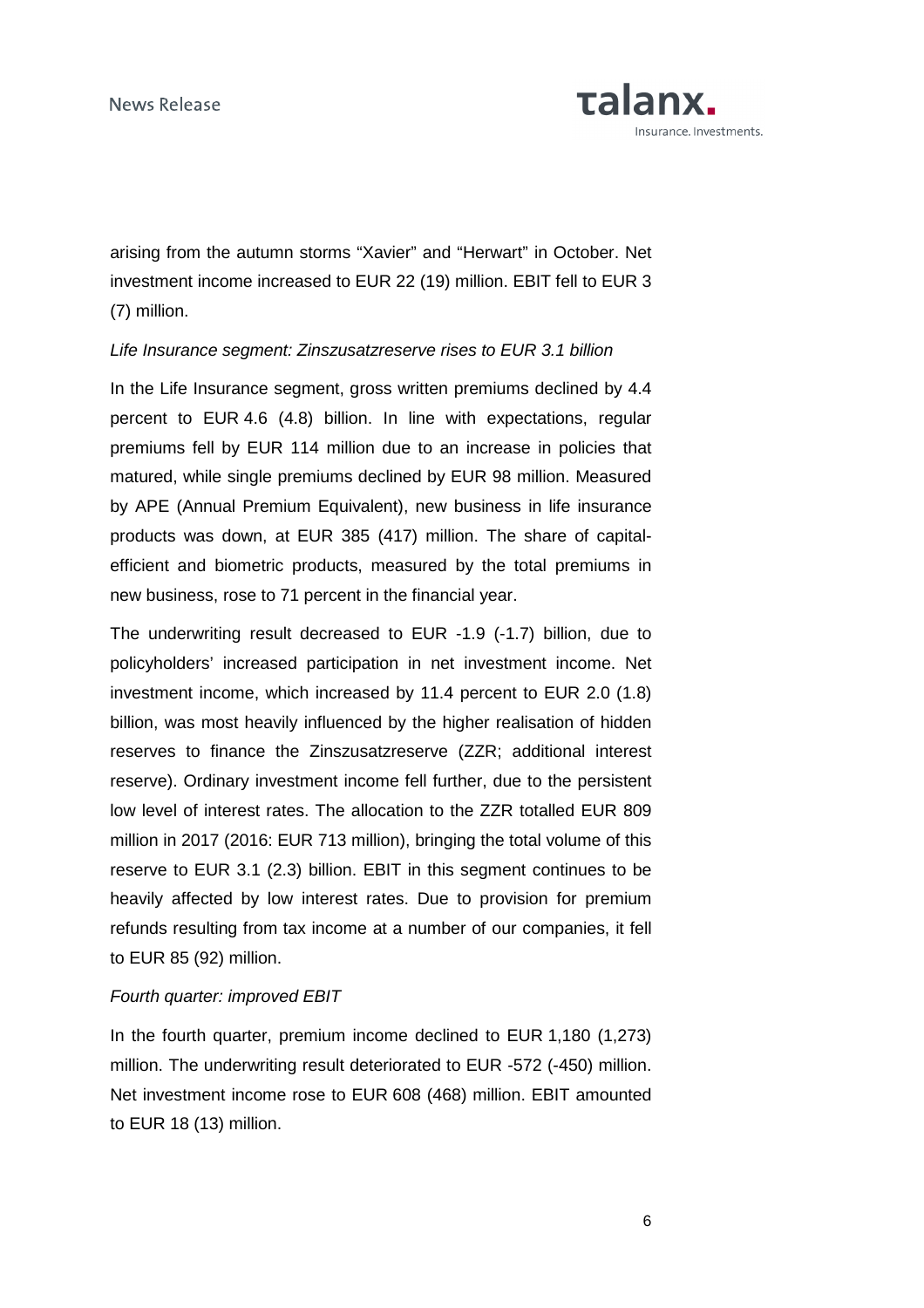

## **Retail International: all core markets contributing to growth**

In keeping with the strategy, the Retail International Division continued its dynamic growth in 2017 and is developing very well. Premium income increased by 11.0 percent to EUR 5.5 (4.9) billion. Adjusted for currency effects, the increase amounted to 10.5 percent. (Latin America: +8.5 percent; Europe: +11.6 percent). All core markets contributed to this growth. In Latin America, premium income grew in Mexico due to an increase in the number of insured vehicles, coupled with higher average premiums. In a challenging environment, premiums were also raised in Brazil. In Europe, Poland is responsible for the lion's share of growth. The Polish motor insurance market has been in a "hard" market cycle since the second half of 2016; this has resulted in an increase in average premiums in motor liability insurance. The number of insured vehicles also rose from 4.0 to 4.9 million.

The combined ratio improved by 1.2 percentage points to 95.3 (96.5) percent, due chiefly to an improved cost ratio. The biggest effect originated in Brazil, where a rigorous cost-cutting programme is taking effect and there has been a decline in both the number of car thefts and inflation, leading to lower loss expenditure. The underwriting result increased to EUR 55 (10) million. Net investment income grew by 3.1 percent to EUR 329 (319) million, EBIT rose substantially by 12.7 percent, to EUR 240 (213) million. This was driven by the significant increase in the Europe region, which more than offset a slight decline in the Latin America region. Adjusted for a positive one-off effect of EUR 8 million in Brazil in the 2016 financial year, EBIT also grew in Latin America in 2017. The division's contribution to Group net income was EUR 138 (124) million, representing an increase of 11.3 percent.

#### Fourth quarter: substantial rise in EBIT

In the fourth quarter, premium income rose to EUR 1.4 (1.2) billion. The underwriting result increased to EUR 23 (13) million. Net investment income result stayed stable at EUR 75 (75) million. EBIT increased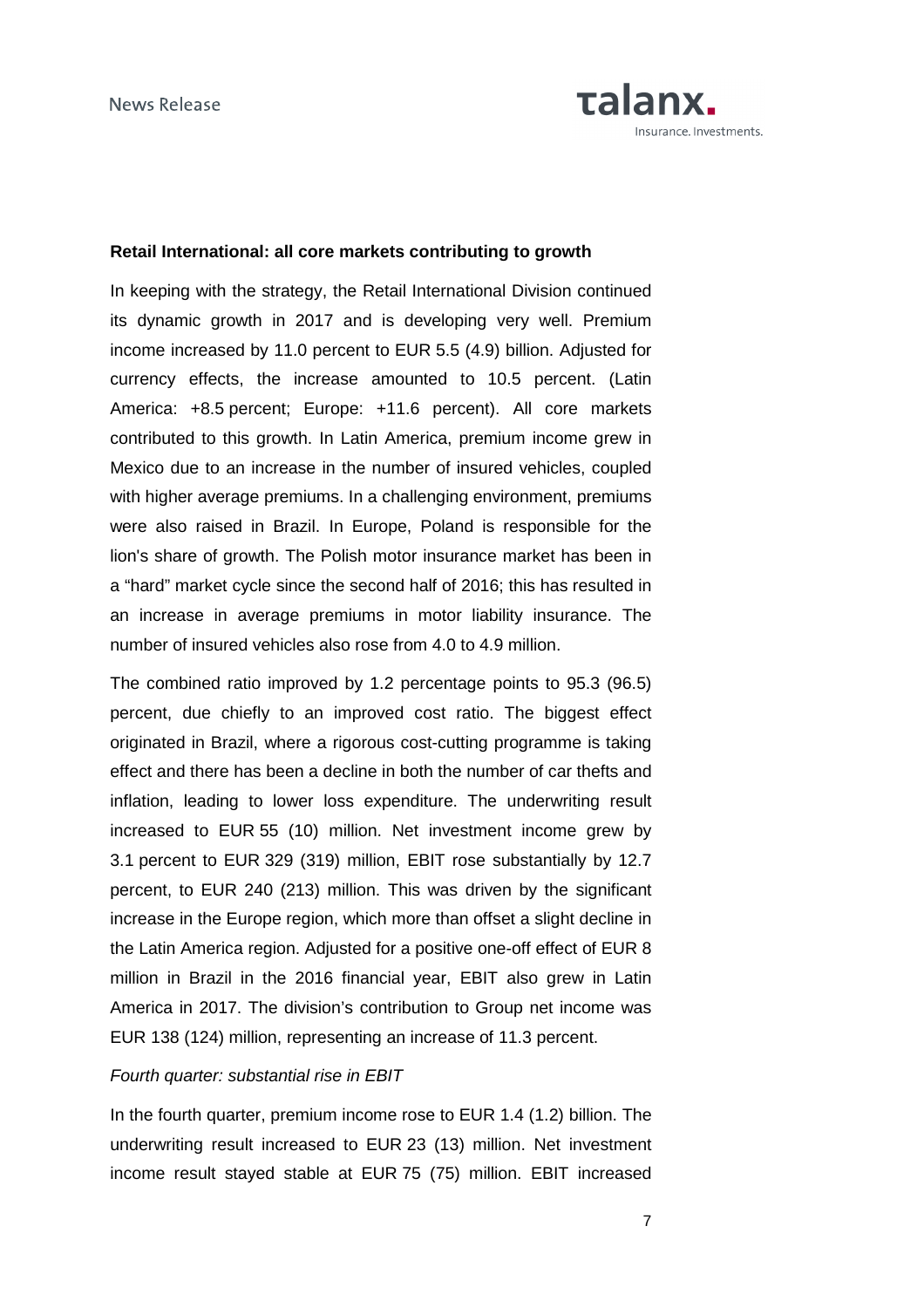

marginally EUR 60 (48) million, with its contribution to Group net income rising to EUR 28 (25) million.

## **Reinsurance: solid contribution to Group net income**

In the Reinsurance division, EBIT fell to EUR 1.4 (1.7) billion. Group net income declined year-on-year, to EUR 480 (595) million.

## Property/Casualty Reinsurance segment: strong premium growth

In the Property/Casualty Reinsurance segment, gross written premiums rose substantially by 16.4 percent, to EUR 10.7 (9.2) billion. Adjusted for currency effects, the growth was 18.7 percent. The combined ratio had markedly deteriorated at 31 December 2017, standing at 99.8 (93.7) percent; however, it was still below 100 percent. The exceptional large losses due to natural catastrophes were responsible for this development. The underwriting result deteriorated to EUR 1 (481) million. Net investment income rose by 33.1 percent to EUR 1,235 (928) million. At EUR 1.1 (1.4) billion, EBIT was significantly below the previous year's figure.

## Fourth quarter: profitable underwriting

In the fourth quarter, gross written premiums increased slightly to EUR 2.5 (2.1) billion. The underwriting result increased to EUR 308 (206) million. The combined ratio amounted to 87.0 (89.7) percent. Net investment income was up slightly, to EUR 269 (265) million. EBIT rose to EUR 529 (452) million.

## Life/Health Reinsurance segment: premium income increases in local currencies

The Life/Health Reinsurance segment reported a marginal 1.0 percent fall in premiums in the 2017 financial year, to EUR 7,080 (7,149) million; adjusted for currency effects, the premium increased by 1.4 percent. The underwriting result decreased to EUR -493 (-372) million. Net investment income declined to EUR 560 (637) million. As regards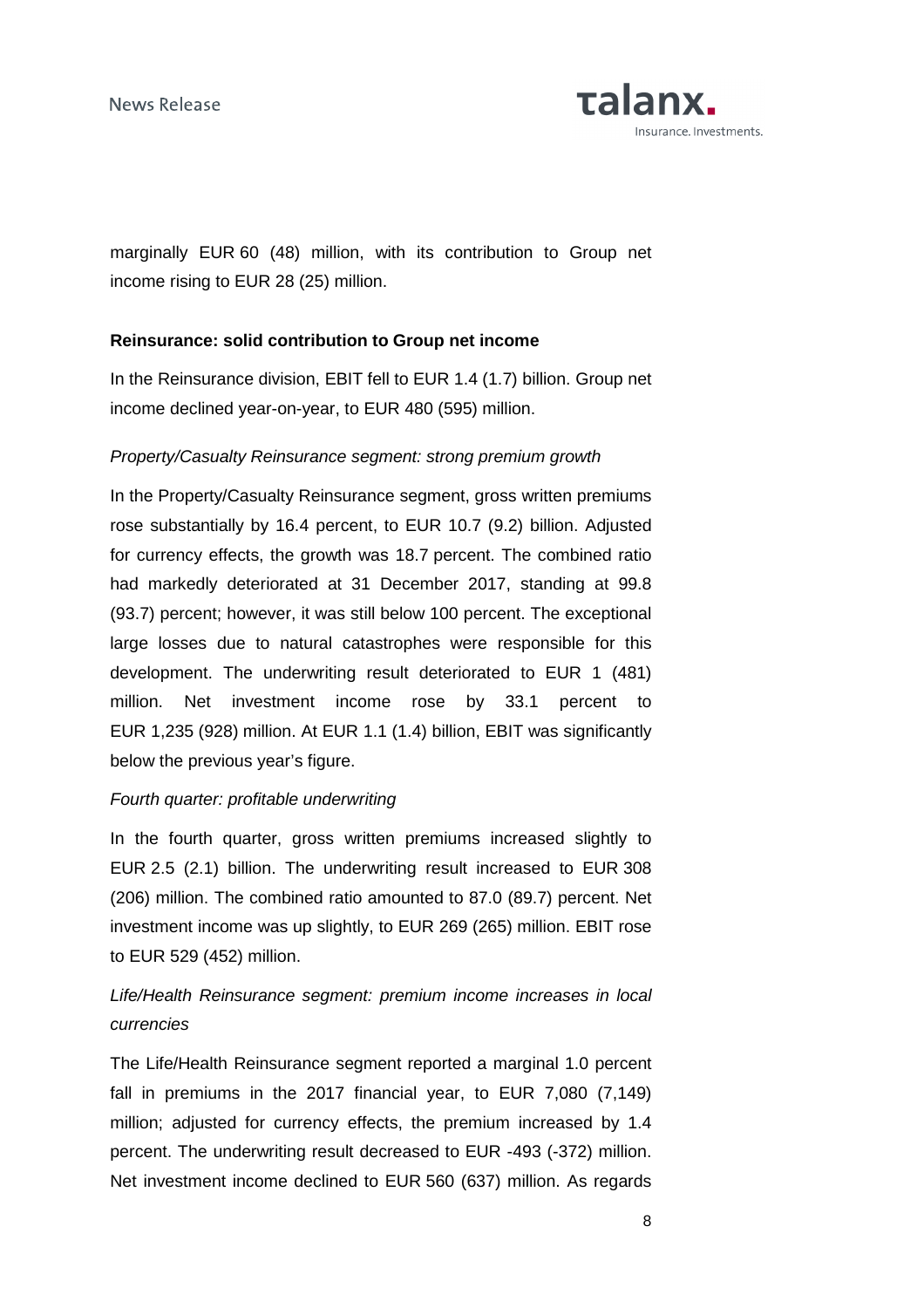

EBIT, at EUR 229 (330) million the segment fell short of the previous year's figure.

## Fourth quarter: marginally better underwriting result

In the fourth quarter, premium income declined to EUR 1,795 (1,816) million. The underwriting result improved to EUR -130 (-135) million. Total net investment income stood at EUR 128 (144) million. EBIT declined to EUR 36 (49) million.

## **Outlook 2018**

The Talanx Group expects an increase in gross premiums (adjusted for currency effects) of more than 2.0 percent in 2018. The IFRS net return on investment should amount to at least 3.0 percent. Talanx is aiming for Group net income of around EUR 850 million. It follows that the return on equity is expected to be around 9.0 percent. This earnings target assumes that any large losses will be within the expected range and that there will be no disruptions on the currency and capital markets. The express aim of the Talanx Group is to continue to pay out 35 to 45 percent of Group net income as dividends as well as to keep the dividend at least stable.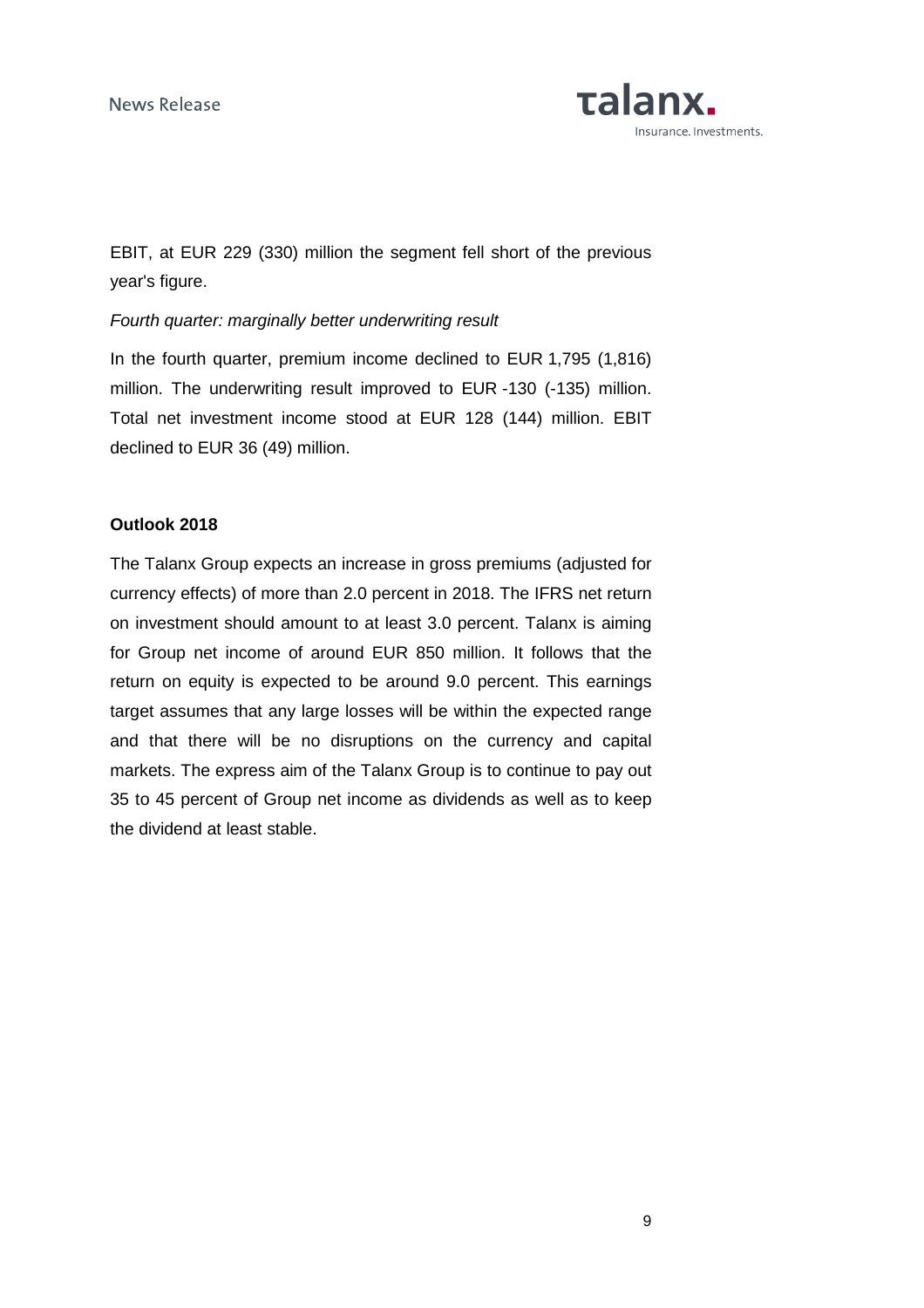

## **Key figures from the Talanx Group income statement for 2017, consolidated (IFRS)**

| EUR million                                                                                        | 2017   | 20161  | $+/-$        |
|----------------------------------------------------------------------------------------------------|--------|--------|--------------|
| Gross written premiums                                                                             | 33,060 | 31,106 | $+6.3%$      |
| Net premiums earned                                                                                | 27,418 | 25,736 | $+6.5%$      |
| Combined ratio in property/casualty<br>insurance and Property/Casualty<br>Reinsurance <sup>2</sup> | 100.4% | 95.7%  | $+4.7%$ pts. |
| Net investment income                                                                              | 4,478  | 4,023  | $+11.3%$     |
| Operating profit (EBIT)                                                                            | 1,807  | 2,307  | $-21.7%$     |
| Net profit (after financing costs and tax)                                                         | 1,270  | 1,564  | $-18.8\%$    |
| Group net income (after non-controlling<br>interests)                                              | 672    | 903    | $-25.6%$     |
| Return on equity <sup>3</sup>                                                                      | 7.5%   | 10.4%  | $-2.9%$ pts. |

## **Key figures from the Talanx Group income statement for Q4 2017, consolidated (IFRS)**

| <b>EUR</b> million                                                     | Q4 2017 | Q4 2016 <sup>1</sup> | $+/-$        |
|------------------------------------------------------------------------|---------|----------------------|--------------|
| Gross written premiums                                                 | 7,822   | 7,357                | $+6.3%$      |
| Net premiums earned                                                    | 7,133   | 6,606                | $+8.0%$      |
| Combined ratio in property/casualty<br>insurance and Property/Casualty |         |                      |              |
| Reinsurance <sup>2</sup>                                               | 92.7%   | 93.1%                | $-0.4%$ pts. |
| Net investment income                                                  | 1,168   | 1,043                | $+12.0%$     |
| Operating profit (EBIT)                                                | 704     | 655                  | $+7.4%$      |
| Group net income (after non-controlling<br>interests)                  | 228     | 266                  | $-14.1%$     |
| Return on equity <sup>3</sup>                                          | 10.4%   | 11.8%                | $-1.4%$ pts. |

1) Adjusted in line with IAS 8.

2) Including net interest income on funds withheld and contract deposits.

3) (Annualised) net income for the reporting period excluding non-controlling interests relative to average equity excluding non-controlling interests.

All documentation relating to the annual report:

http://www.talanx.com/investor-relations/presentations-andevents/disclosure/2018.aspx?sc\_lang=en

Financial calendar:

http://www.talanx.com/investor-relations/finanzkalender/termine.aspx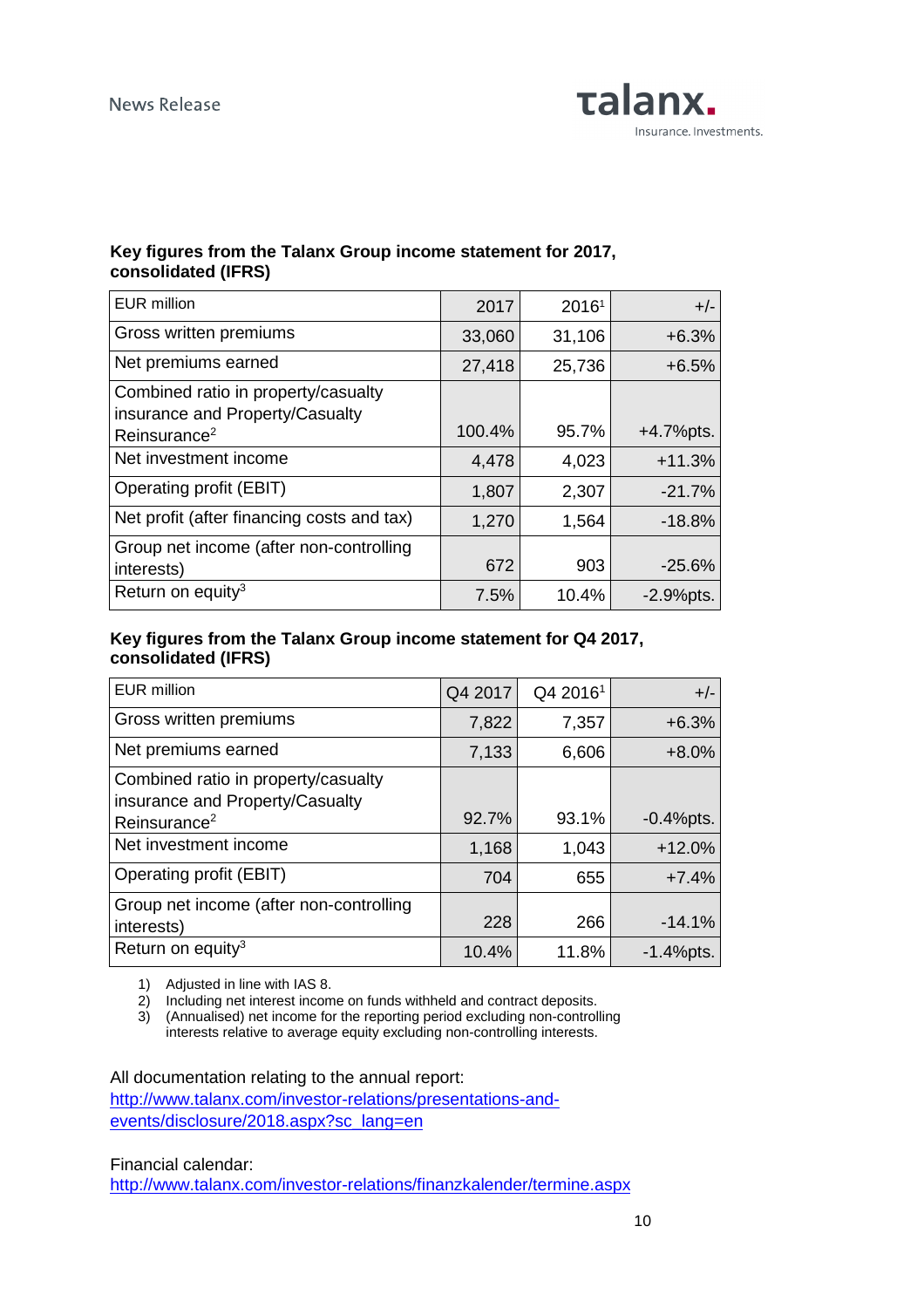

#### **About Talanx**

With premium income of EUR 33.1 billion (2017) and about 20,000 employees, Talanx is one of the major European insurance groups. The Hannover-based Group is active in more than 150 countries. Talanx operates as a multi-brand provider with a focus on B2B insurance. Under the HDI brand, which can look back on more than 100 years of tradition, Talanx operates both in Germany and abroad in industrial insurance as well as retail business. Further Group brands include Hannover Re, one of the world's leading reinsurers, Targo insurers, PB insurers and neue leben, the latter all specialised in bancassurance, as well as the Polish insurer Warta. Talanx Asset Management is one of the top asset management companies in Germany and manages the assets of the Talanx Group. With its subsidiary Ampega Investment, Talanx Asset Management is also an experienced provider of solutions for outsourcing in the B2B market. The rating agency Standard & Poor's has given the Talanx Primary Group a financial strength rating of A+/stable (strong) and the Hannover Re Group one of AA–/ stable (very strong). Talanx AG is listed on the Frankfurt Stock Exchange in the MDAX as well as on the stock exchanges in Hannover and Warsaw (ISIN: DE000TLX1005, German Securities Code: TLX100, Polish Securities Code: TNX).

You can find additional information by going to www.talanx.com.

Follow us on Twitter: twitter.com/talanx\_en.

Current photographs and company logos are available at http://mediathek.talanx.de.

#### For **media enquiries** please contact:

| Andreas Krosta      | Tel.: +49 511-3747-2020                       |
|---------------------|-----------------------------------------------|
|                     | E-Mail: andreas.krosta@talanx.com             |
| Dr. Kerstin Bartels | Tel.: +49 511-3747-2211                       |
|                     | E-Mail: kerstin.bartels@talanx.com            |
| C. Boßmeyer-Hortsch | Tel.: +49 511-3747-2094                       |
|                     | E-Mail christoph.bossmeyer-hortsch@talanx.com |

#### For **Investor Relations** please contact:

| Carsten Werle, CFA | Tel.: +49 511-3747-2231          |
|--------------------|----------------------------------|
|                    | E-Mail: carsten.werle@talanx.com |
| Marcus Sander, CFA | Tel.: +49 511-3747-2368          |
|                    | E-Mail: marcus.sander@talanx.com |